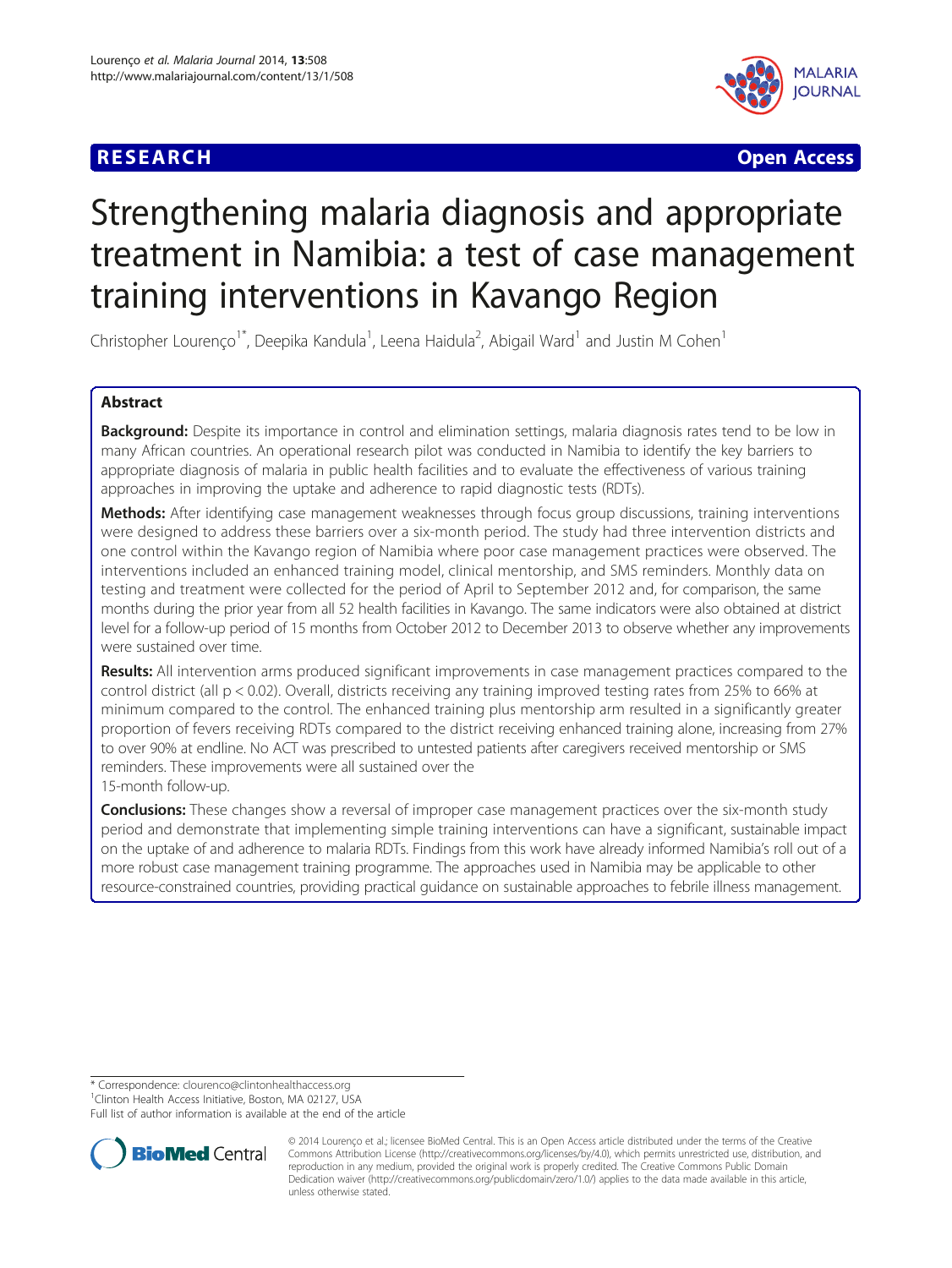## Background

Accurate malaria diagnosis is essential to know where transmission is occurring and to optimize design and targeting of interventions. Malaria diagnosis based on clinical signs and symptoms alone tends to result in substantial overdiagnosis of malaria, leading to wastage of resources and failure to treat the true causes of patients' illnesses [\[1,2](#page-6-0)]. Parasitological confirmation of malaria with rapid diagnostic tests (RDTs), microscopy, or molecular methods is particularly critical for countries approaching malaria elimination since a smaller proportion of fevers will be attributable to malaria, and understanding where transmission is occurring is a prerequisite to eliminating the final malaria foci.

Despite their importance, testing rates tend to be quite poor in the World Health Organization (WHO) Africa Region, as indicated by a 2014 13-country meta-analysis confirmation rate of 16% [\[3\]](#page-7-0). Experiences from other countries suggest that availability of diagnostic tools alone may be insufficient to improve case management practices [[4](#page-7-0)] and that the simple dissemination of written guidelines is often ineffective [[5,6](#page-7-0)]. Additional supportive interventions, such as basic training packages and the use of clinical algorithms have been attempted to improve use of diagnostics and adherence to test results, but achieving sustained improvements has proved challenging [\[7,8\]](#page-7-0). Assessments have identified deficiencies in the design and implementation of training models [\[5,9](#page-7-0)], with inadequate curriculum content, insufficient supervision of trainees, lack of integration of trainee values and opinions [\[8\]](#page-7-0), and underutilization of opportunities for contextual and collaborative learning [\[10\]](#page-7-0).

Successful interventions to improve healthcare worker (HCW) practices have tended to involve consistent supervision and dissemination of feedback, and multifaceted interventions appear to have greater impact than single interventions [[5](#page-7-0),[11](#page-7-0),[12](#page-7-0),[9](#page-7-0)]. Participatory learning techniques and follow up support have proven to be effective methodologies across a variety of disease contexts and health settings [[5,13\]](#page-7-0), and participatory group workshops were shown to be most effective when trainees interacted with their peers [[14-17\]](#page-7-0). Mobile devices used for distance learning and SMS reminders have exhibited broad impact across HIV/AIDS [\[18,19\]](#page-7-0) and malaria training [\[20,21\]](#page-7-0) in resource-limited settings such as South America and southeast Africa. These methods can be quite cost-effective if the relevant technological capabilities are available in-country, such as a developed telecommunication network [[22](#page-7-0)]. Case supervision as a form of training has also shown consistently positive effects on trainee performance, regardless of health cadre or patient population treated [\[16,5](#page-7-0)]. Supervision allows for greater dialogue between trainer and trainee compared with didactic teaching and facilitates the adaptation of techniques to meet the needs of diverse learners [[5](#page-7-0)].

Confirmed diagnosis rates remain low in the southern African country of Namibia, which is aiming for malaria elimination by 2020, and needs to achieve 100% parasitological diagnosis before the pre-elimination shift in 2016 [\[23\]](#page-7-0). In 2011, an estimated 60% of malaria cases reported by public health facilities were parasitologically confirmed nationally, with rates varying from 30% to 90% across regions [\[23](#page-7-0)]. While recent training sessions conducted by the National Vector-borne Diseases Control Programme (NVDCP) were aligned with current WHO standards, no consistent methodology had been implemented. In addition, a health facility census conducted in 2009 estimated only 12% of HCWs had received training on malaria diagnosis and treatment in the previous 12 months [\[24](#page-7-0)]. This gap may be partly attributed to the rapid turnover of health staff as well as the training of trainers (TOT) model which failed to cascade critical knowledge and skills from the top down. As stated during pre-study focus group discussions, HCWs explained the TOTs did not include any instruction or supportive tools for in-service training once trainees returned to their respective facilities. Accordingly, this study sought to identify barriers to appropriate malaria case management and assess whether improvements to the existing training programme could strengthen diagnosis and treatment practices in Namibia.

#### Methods

#### Intervention design

Focus group discussions (FGDs) and key informant interviews were used to elucidate weaknesses of the current case management programme. Clinical diagnosis of malaria has been common practice in Namibia for many years and discussions with nurses and their supervisors revealed a distrust of RDT reliability and their ability to use them. Ninety percent of FGD participants believed that the TOT model was the most appropriate training approach due to logistical restraints (e.g. travel time/distance, high workload). However, HCWs strongly expressed the need for training on malaria case management to be accompanied by supportive materials such as wall charts or other job aids that highlighted current malaria case management guidelines. Ninety percent of HCWs said they felt more comfortable making reference to a flow chart or algorithm in front of patients, as opposed to searching through a manual, because it was quick and there was already a level of patient familiarity with these types of charts for other disease groups. Finally, the FGDs also suggested that follow-up support was lacking, and some form of supervision, reminders, and/or refresher training may improve retention of key information and maintenance of skills.

An enhanced TOT model incorporating a revised curriculum was designed to address the barriers identified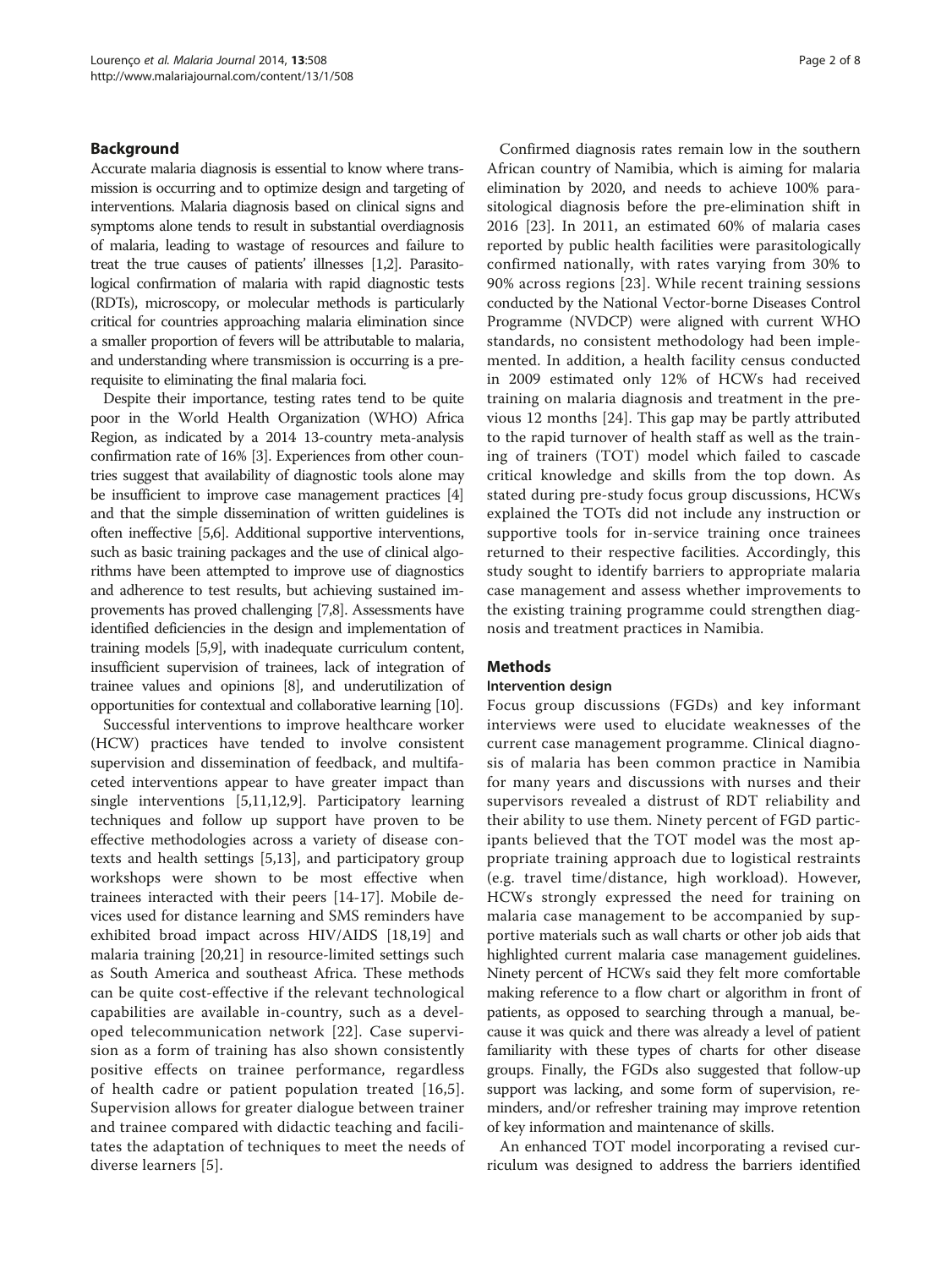by the FGDs. Grow Training and Advisory Services CC, a Namibia-based consultancy that applies general adult learning and appreciative inquiry principles and approaches to business training, was engaged to support the NVDCP on developing the enhanced TOT curriculum, materials, and structure of the training. The TOT consisted of an interactive curriculum, participatory RDT practice sessions, mock cases, and a pre and post training skills assessment (see Additional file [1](#page-6-0) for full list of modules and new training activities). The training also included a newly developed module on differential diagnosis to help HCWs manage RDT negative cases according to national guidelines. This module included a review of the decline in malaria burden and the most prevalent causes of fever in Namibia to reinforce the growing need for accurate diagnosis of non-malarial fevers. The training agenda was restructured to achieve greater efficiency by covering key topics over two to three working days compared to the original TOT which ran for five days. Six "Selected to Achieve Results" (STAR) facilitators, two per intervention district, were chosen to participate in an initial, comprehensive training session to learn the enhanced TOT format and to master teaching methods in preparation for the TOTs they would lead in their respective districts. After completion of the districtlevel TOT, HCWs went back to their health centres and clinics to conduct in-service training. To ensure all trainers were providing consistent information to their colleagues during in-service training, each trainer received a package of supportive materials including training manuals, standard operation procedures, and quick reference sheets on RDT use, diagnostic wall charts/algorithms for malaria and differential diagnosis, and evaluation forms. The research staff made multiple visits to random health facilities in the intervention districts during the second month of data collection to monitor in-service training completion.

In addition to the enhanced TOT, two supporting interventions were designed. The first, onsite mentorship, aimed to overcome the challenge of limited human resource capacity and nurses not being able to leave facilities for extensive training sessions [\[17\]](#page-7-0). Such mentorship has been shown to improve HCW knowledge and confidence in skills by facilitating greater dialogue between trainer and trainee compared with didactic teaching [[25](#page-7-0)]. Two senior HCWs who were more experienced, well respected among their peers, and could effectively guide the professional development of HCWs were identified for the mentoring role. Each mentor, designated as a mobile malaria mentor (MMM), was assigned 3–5 health facilities, with priority given to rural clinics where no doctors or pharmacists were available onsite. MMMs observed the performance of HCWs using simple checklists to measure performance

and track major issues and then shared feedback with the HCW as an entry point for discussion and refresher training on targeted areas for improvement. MMMs also conducted rapid competency assessments such as asking HCWs to interpret pictures of RDT results or asking basic questions on RDT technique (i.e., how many drops of buffer is required for each test strip, how long do you wait before reading the test results) and reviewed cases with HCWs, a learning technique that asks the HCW to talk through and review both RDT positive and negative cases and how these patients were managed. Follow-up visits to HCWs were made to measure improvement and to conduct a close-out session with health facility supervisors to review the issues covered during mentorship.

The second supportive intervention involved an SMS reminder system. Namibia has a highly developed mobile network and Make the Connection (MTC), the mobile provider with over 90% of the market share, was engaged to implement this intervention. The NVDCP designed educational SMS messages that were sent to HCWs in the target areas on a daily basis for two months. Agreements were arranged between the Ministry of Health and Social Services and MTC for the authorization and set up of the SMS server portal to direct the reminders via an automated system. A total of 11 messages were rotated over the two month period, and included short instructive phrases reminding HCWs on proper malaria diagnostic practices, RDT techniques/ quality control checks, differential diagnosis, and information to share with the community with respect to malaria prevention. For example, "Remember that ONLY TWO DROPS of buffer are used with the CareStart Combo RDTs".

## Site selection

The research pilot was conducted in four districts in the endemic northern region of Kavango, Namibia. Three of the districts were each assigned a different intervention mix. Nankudu district received the enhanced TOT alone, Andara district received the enhanced TOT supplemented by the mentorship intervention, and Rundu district received the enhanced TOT with SMS followup reminders. The fourth district, Nyangana, received no training intervention and served as a control. Control versus intervention selection was not random; Nyangana was known to have better testing and appropriate treatment rates at baseline and thus intervention was preferentially targeted elsewhere.

#### Intervention launch and data collection

Letters were sent from the NVDCP to the Regional Health Director of Kavango explaining the national directive of the research study and outlining the protocol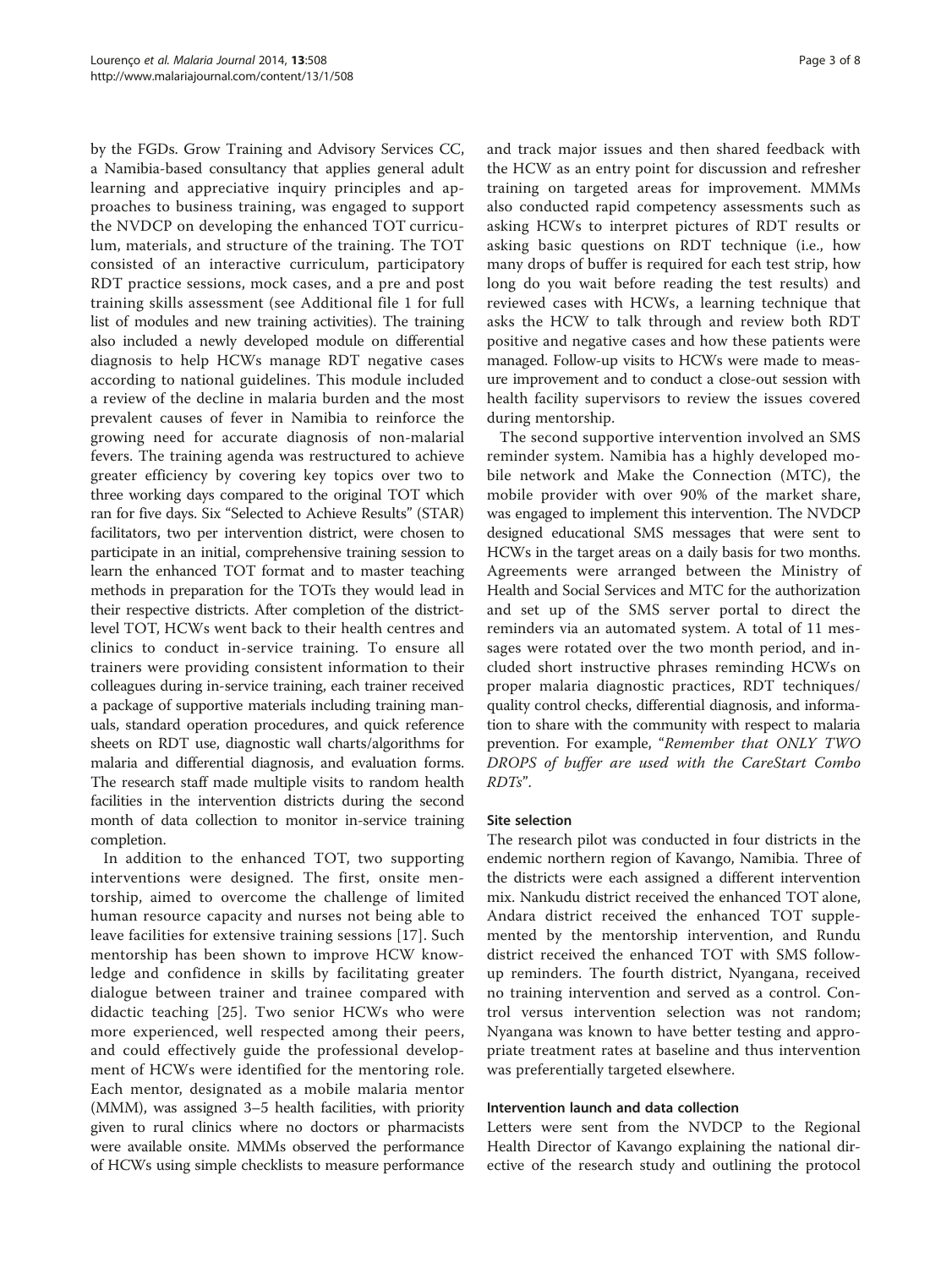and selection of districts for the control and intervention arms. The district level TOTs conducted by the pairs of lead facilitators began in April 2012 and supporting interventions were initiated in May 2012. All public health facility workers in the intervention districts were eligible for participation in the study. Other cadres of health workers, such as medical officers or pharmacists were not blocked from training attendance, although preference was made to all nurses responsible for malaria case management. Clinics with only one staff were asked to send their nurse if an adequate substitute could be made during the district training session. HCWs at private health facilities were not included in this study.

Monthly data on the number of febrile malaria patients seen at the facility, the number tested and not tested by RDT, and the number who received an ACT following a positive test result, a negative result, or without a test were collected from facility registries for the intervention period of April to September 2012 and, for comparison, the same months during the prior year from all 44 health facilities in the intervention districts. Microscopy data were not included since the majority of health facilities use RDTs, while only the 4 disitrct hospitals have laboratory capabilities. Paper records were double entered electronically and stored centrally at the NVDCP office. Out-patient registry review took place either at the district hospitals or at site at each health facility. Quality assurance rounds were conducted during data collection at randomly selected sites to ensure proper completion of all forms. The same indicators were also collected in aggregate at district level through weekly surveillance data sent to the NVDCP for a follow-up period of an additional 15 months from October 2012 to December 2013 to assess whether any improvements were sustained over time.

#### Data analysis

Testing and treatment rates in months following intervention implementation were compared to rates for the same months in the prior year, and the significance of these changes in intervention districts relative to those in the control district was assessed with repeated measures binomial regression models using the GENMOD procedure in SAS v9.3. The outcome for these models was the monthly number of tests conducted out of the total number of fevers observed (or in other models, other fractions such as the number of ACT prescribed following a positive test out of the total number prescribed) and predictor variables included an indicator variable representing whether or not a health facility was in an intervention district, a binary variable indicating whether the month occurred before or after initiation of interventions, and the interaction term between these variables to indicate whether pre-post changes were

significantly greater in intervention health facilities compared to control facilities. An exchangeable correlation structure was used to account for repeated measures from the same health facility. To adjust for potential confounders, all models included covariates related to health facility type (hospital, health centre, or clinic); whether or not the facility was run by the government; the surrounding population density [[26\]](#page-7-0); the accessibility to cities of at least 50,000 people; and, as a rough correlate for malaria transmission suitability, the elevation. Finally, to examine whether supporting interventions caused changes beyond those of the TOT alone, three additional variables were added: an indicator variable representing whether or not a health facility was in a district receiving that supporting intervention, a binary variable indicating whether the month occurred before or after initiation of the supporting intervention, and the interaction term between these variables to indicate whether pre-post changes were significantly greater in health facilities receiving supporting interventions compared to all other facilities.

## Results

In total, six district facilitators were trained in the intervention region, 56 HCWs at the district workshops, and at least 100 total HCWs were reached at the in-service health facility level. These totals exceeded the study's initial target reach. Substantial improvement in test scores was observed in all three intervention districts after training (Figure [1\)](#page-4-0) and 89% of HCWs rated the training workshops very favourably (either excellent or very good) in the evaluations.

#### Testing rates

A total of 12,124 fevers were reported in health facilities in the three intervention districts during the six months after implementation of the training intervention, compared with 18,703 during the same six month period in the prior year. Of these, 7,944 (65.5%) were recorded to have received an RDT after initiation of training, compared to 4,663 (24.9%) in the prior year. Monthly testing of febrile cases increased from a health facility mean of 31.2% to 76.3% following implementation across the three intervention districts, a highly significant improvement compared with the control district, where mean monthly facility testing rates declined from 50.8% to  $41.8\%$  (Z =  $4.71$ , p < 0.001, adjusting for all facilitylevel covariates).

Controlling for facility-level covariates, significant increases were observed within all three intervention districts compared with the control district (all  $p < 0.02$ ), although the increase in Andara, where TOT was accompanied by mentorship, was greater than in either the TOT-only district of Nankudu ( $Z = 2.28$ ,  $p = 0.023$ )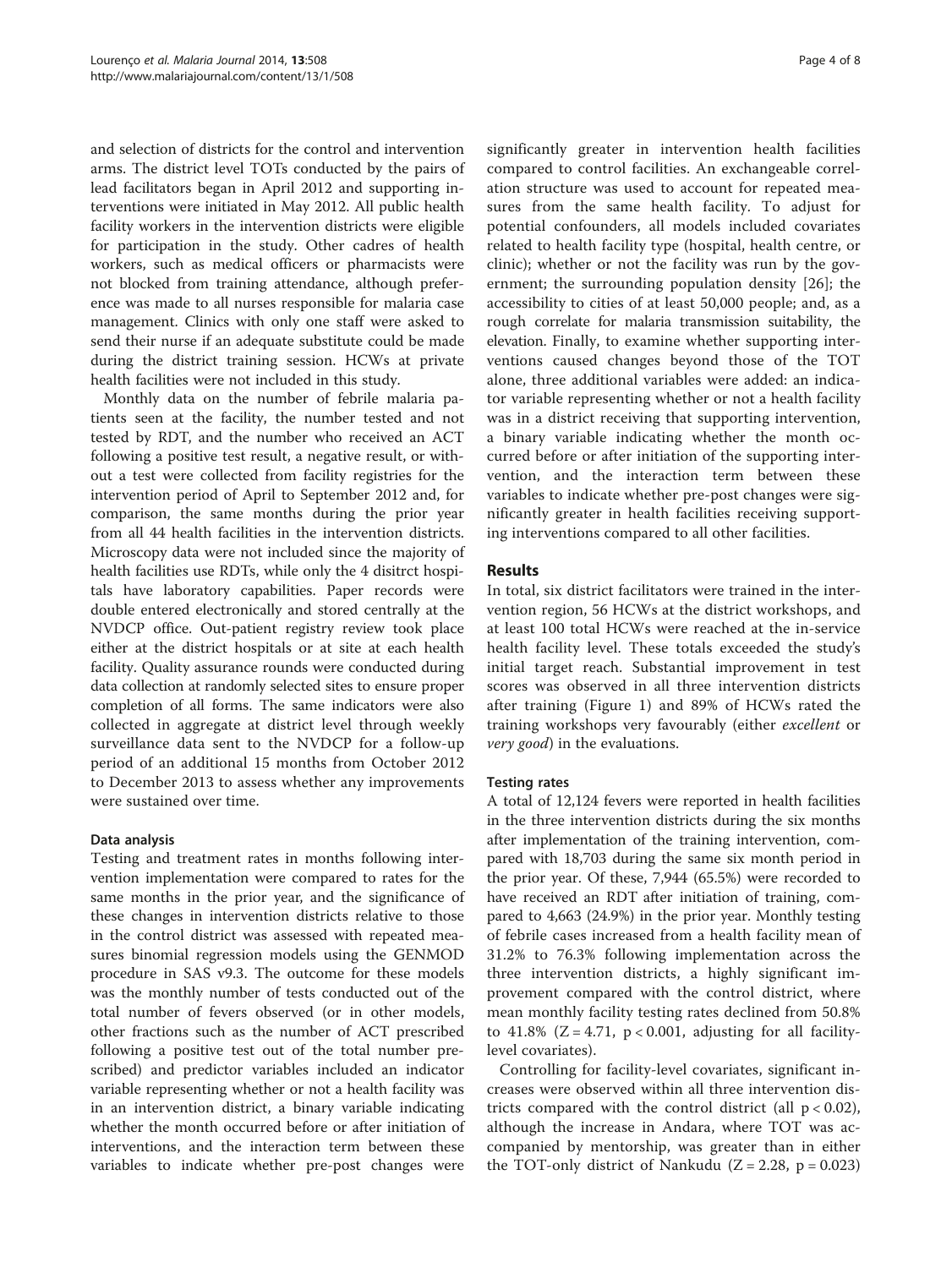<span id="page-4-0"></span>

|                                                           | # of<br><b>Facilities</b> | # of<br><b>HCWs</b><br>at TOT | Ave.<br>Pre-<br>test<br>Score | Ave.<br>Post-<br>test<br>Score | ∣ %<br>Increase<br>in test<br>scores | <b>Fevers</b><br>seen<br>during 6<br>month<br>follow-<br>up | % Fevers<br>receiving<br><b>RDTs</b> | $RDT + RDT -$ |      | <b>ACTs</b><br>given<br>to<br>RDT+ | <b>ACTs</b><br>given<br>to<br>RDT- | <b>ACTs</b><br>given to<br>untested<br>patients |
|-----------------------------------------------------------|---------------------------|-------------------------------|-------------------------------|--------------------------------|--------------------------------------|-------------------------------------------------------------|--------------------------------------|---------------|------|------------------------------------|------------------------------------|-------------------------------------------------|
| Andara                                                    | 10                        | 10                            | 57                            | 83                             | 50%                                  | 1636                                                        | 92%                                  | 11            | 1496 | 11                                 | $\overline{3}$                     | $\circ$                                         |
| Nankudu                                                   | 12                        | 19                            | 63                            | 87                             | 46%                                  | 2156                                                        | 76%                                  | 14            | 1617 | 15                                 | $\overline{4}$                     | 3                                               |
| Rundu                                                     | 22                        | 20                            | 65                            | 88                             | 37%                                  | 8332                                                        | 58%                                  | 28            | 4778 | 28                                 | 19                                 | $\mathsf{O}\xspace$                             |
| Total                                                     | 44                        | 49                            | 62                            | 86                             | 44%                                  | 12124                                                       | 66%                                  | 53            | 7891 | 54                                 | 26                                 | з                                               |
| Nyangana<br>(control)                                     | 8                         | $\sim$                        | $\overline{\phantom{a}}$      | $\overline{\phantom{a}}$       | $\overline{\phantom{a}}$             | 1758                                                        | 36%                                  | $\sqrt{6}$    | 624  | 6                                  | 10                                 | $\vert$ 2                                       |
| Figure 1 District level indicators post-follow-up period. |                           |                               |                               |                                |                                      |                                                             |                                      |               |      |                                    |                                    |                                                 |

or Rundu, the district receiving TOT and SMS reminders  $(Z = 3.25, p = 0.001)$  after controlling for covariates. Mean monthly facility testing rates reached 91.6% in Andara, 75.9% in Nankudu, and 72.7% in Rundu, compared with 41.8% in Nyangana (Figure 2). Changes in monthly testing rates were not significantly greater in health facilities receiving SMS messages  $(Z = -1.21, p = 0.228)$  compared to the other intervention districts.

## Appropriate ACT use

In the six months prior to intervention, 1,046 patients in the intervention districts were inappropriately reported as receiving ACT after a negative test and 1,343 following only clinical diagnosis. After intervention, these numbers were reduced dramatically to only 26 and



three, respectively. A total of 83 patients were reported to have received ACT at health facilities in intervention districts in the six months after the initiation of the intervention, a dramatic reduction from the 2,631 patients reported receiving ACT in the same six months during the prior year.

Controlling for all health facility-level covariates, the fraction of patients with negative RDTs recorded as receiving an ACT declined significantly more in health facilities in intervention districts than in the control district ( $Z = -3.13$ ,  $p = 0.002$ ), from a mean monthly health facility average of 36.1% to 1.5%. Similarly, the fraction of febrile patients recorded as receiving an ACT without any test declined significantly more in intervention districts  $(Z = -2.87, p = 0.004)$ , from a mean monthly average of 30.0% to 0.1%. Controlling for all covariates, the change in the fraction of ACT that was prescribed following a positive RDT increased significantly in the intervention districts compared with the control  $(Z = 2.67)$ , p = 0.008) (Figure 2). Total inappropriate ACT use, defined as the fraction of ACT given to negative and untested patients, is also depicted in Figure [3](#page-5-0). Declines in inappropriate ACT use were significantly greater in the MMM district than in the district receiving only TOT  $(Z = -2.38, p = 0.017)$ , but no significant impact of the SMS messaging was observed beyond the impact of TOT alone ( $Z = -0.93$ ,  $p = 0.353$ ).

#### Sustainability

The 15 month follow-up data demonstrated that testing rates remained high. Over the 15-month follow up period, 21,980 out of 29,826 fevers (74%) were tested in the intervention districts, and no ACT was recorded as being prescribed without an RDT being administered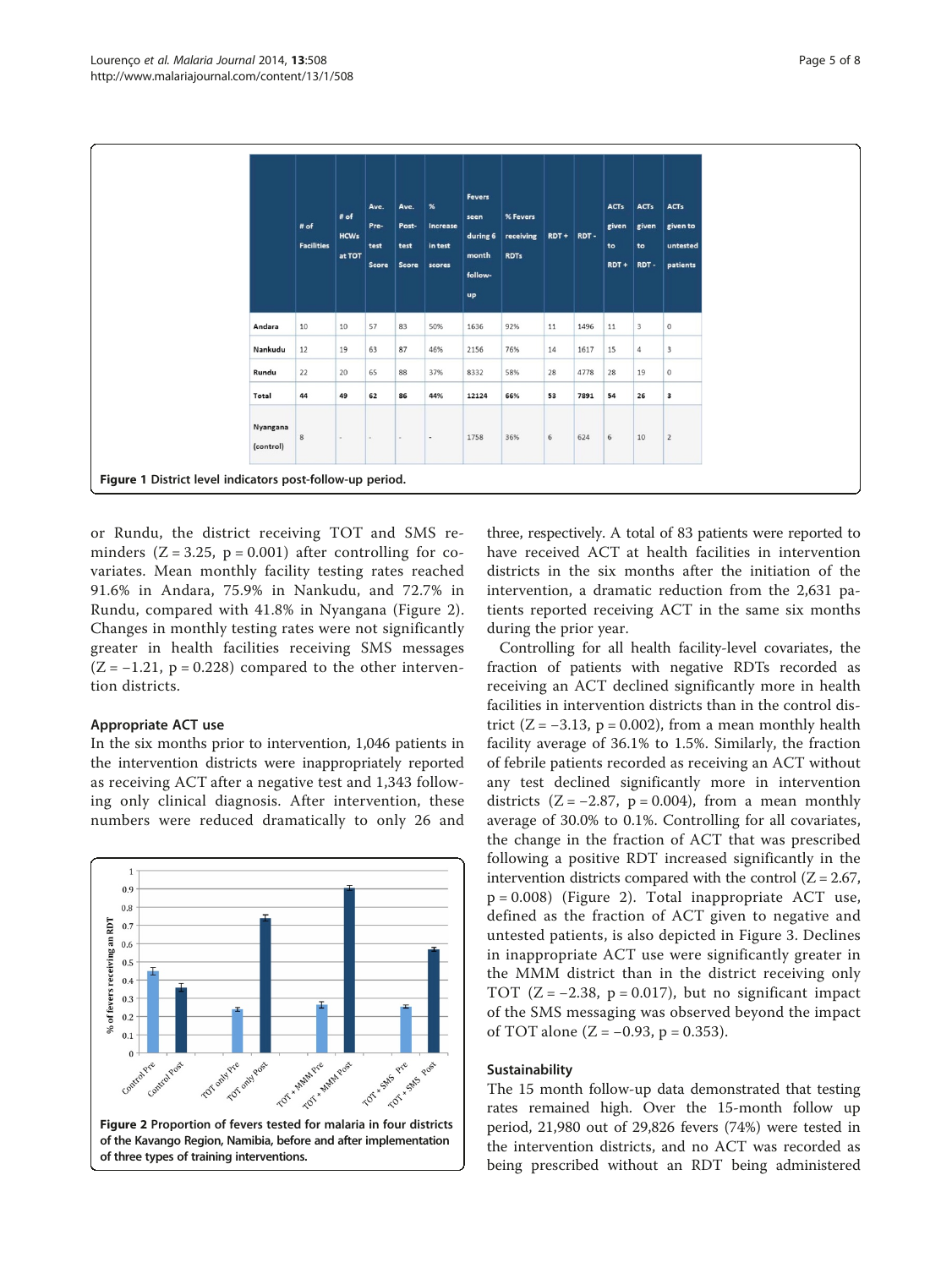<span id="page-5-0"></span>

first. Out of a total of 17,276 negative RDTs performed, only 11 ACT courses were prescribed to RDT negative patients; one from Andara district and 8 from Rundu district. 1220 out of 1236 RDT positive patients (98%) were correctly treated with ACT.

#### **Discussion**

The training interventions described here resulted in substantial changes in the government of Namibia's perception of its overall malaria burden and the distribution of malaria cases in the country. In 2011, Namibia reported a disproportionately high number of cases in the Kavango region. The results of this pilot suggest the great majority were due to misdiagnosis, resulting in a skewed understanding of the true burden of malaria and preventing accurate targeting of interventions to where they are truly needed. Improved diagnosis seems likely to have been a primary contributor of the national reduction in malaria from 14,401 reported cases in 2011 to only 2,882 cases in 2012, as the region of Kavango was the highest contributor to malaria cases in the country. The results of this investigation, which demonstrate dramatically improved testing rates with RDTs and declines in inappropriate prescription of ACT, led to national adoption of the enhanced training model and curriculum by the MoHSS and NVDCP, and training expansion to the 12 remaining regions during in the first quarter of 2013.

Even though the trainings were highly rated by the HCWs, some HCWs doubted the importance of understanding malaria because they claimed never to see it. Reinforcing and maintaining skills and awareness among HCWs for malaria diagnosis as it increasingly becomes a disappearing disease will be critical to ensuring elimination is achieved and maintained. An important focus of the new training format was on how to manage RDT-negative cases. In the post-intervention test, 92% of participants answered that "the healthcare worker should reassess the patient's signs and symptoms for differential diagnosis," compared to only 54% in the pre-tests. The substantial decrease in ACT treatment following negative tests corroborates that this message was understood.

Results suggest that following up initial trainings with supporting interventions may be useful for increasing adherence to case management guidelines, though more research will be needed to fully elucidate the optimal methods for doing so. Health facilities in the district that received MMMs in addition to the TOT saw the greatest improvement in HCW performance according to both the fraction of fevers tested and the fraction of ACT used appropriately, though this result is based on performance in a single district and must be replicated to see if they hold true elsewhere. However, it suggests that having HCWs interact as a cohesive social unit using multifaceted learning interventions [\[5](#page-7-0)] may result in correlated behaviors [[9\]](#page-7-0). Interventions based on peer support rely on the role that peers' judgment and beliefs play in an individual's evaluation and interpretation of new information, and use the influence and pressure of persons in the target practitioners' social network to affect individual performance [[9\]](#page-7-0). The challenges of giving additional mentorship duties to key personnel who may already have many responsibilities and the potential cost implications of this intensive, onsite intervention need to be taken into account when considering national scale up. Mentors must have the capacity to manage multiple duties, and resources must be available to support the logistical and operational requirements of this intervention; enhanced trainings alone achieved similar results with lower resource costs.

During the six-month study period, SMS reminders did not result in improved case management beyond the TOT alone, and health facilities receiving the reminders had on average the lowest improvement of the three intervention districts. This result was likely influenced by the fact that Rundu district has the highest number of facilities compared to all the other study districts, as well as a large HCW turn-over. Over the course of the study period, many new HCWs were introduced to the health system and thus were not included in the original messaging roster. Revising the HCW roster and sending SMS reminders for an additional six months could have minimized the HCW turn over effects. However, proper case management remained consistent in the SMS district during the 15 month follow up. This was encouraging and favors the perception that SMS reminders may result in sustained effect of the intervention [[27](#page-7-0)]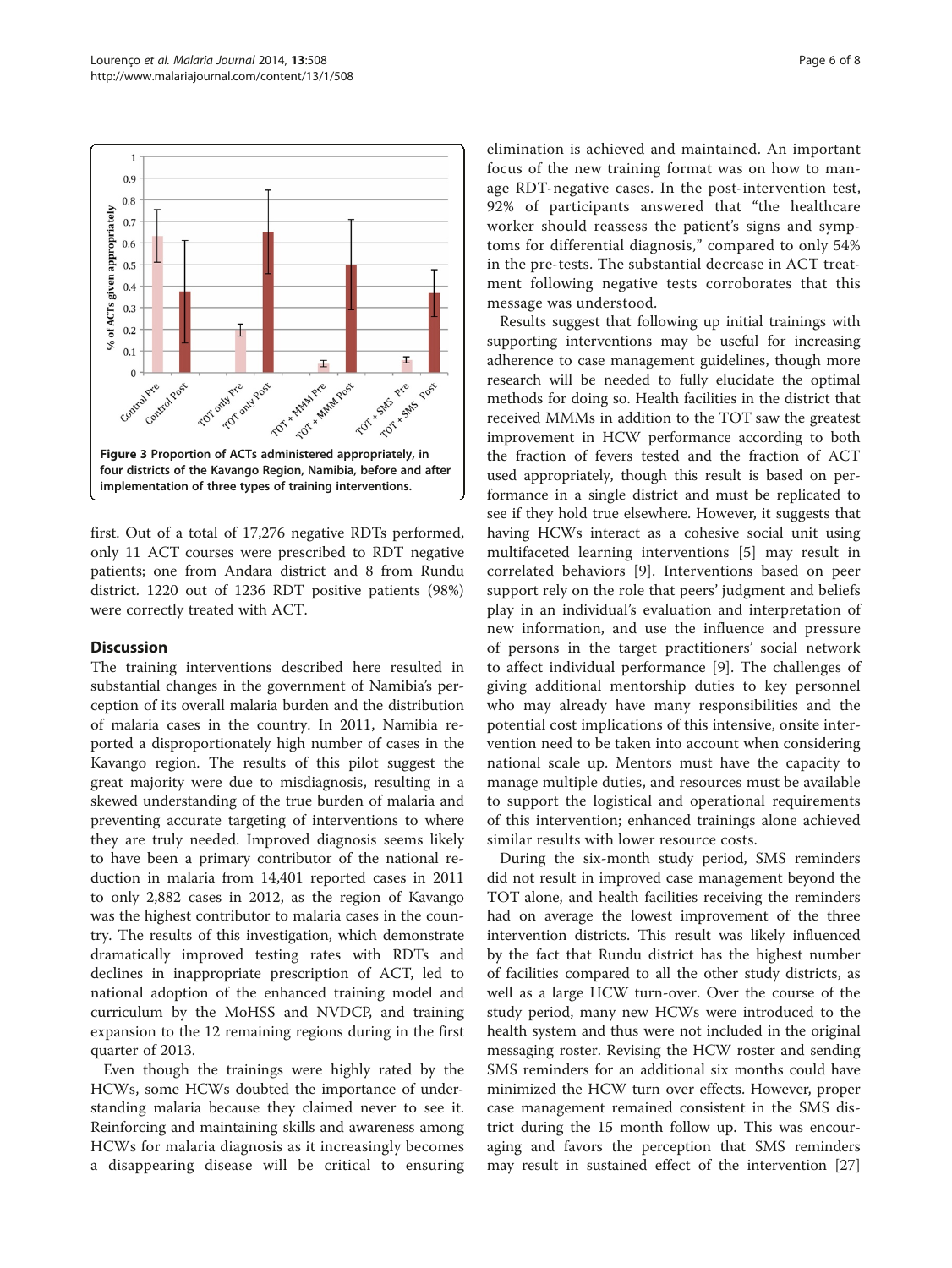<span id="page-6-0"></span>over time and that using SMS reminders as a low-cost strategy to maintain practices between training sessions could be a possible supportive practice in Namibia and future exploration in the utility of SMS reminders should be explored.

This evaluation of Namibia's case management trainings had several limitations. Although at low levels and independent from HCW case management, the omission of micrscopy data may affect results. Rates of RDT use could be skewed if there were changes in microscopy confirmation rates, especially in the Rundu district where the regional referral hospital is located. Another limitation is the register data collection process. Only six months of data were recorded directly from health registers due to limited resources and there was no way to confirm whether the registers completely represented what happened during the patient visit; it had to be assumed the HCWs recorded the actual diagnosis and treatment that occurred and not just what the HCWs knew was expected from them. The only validation used was a comparison on the number of RDTs and ACT that were on stock cards and what was recorded on the register. These were found to be accurate, as the HCWs are aware there would be diciplinary action if there were discrepancies found. NVDCP weekly surveillance data observed during the following 15 months after the study concluded provided a means of ensuring that practices did not decline rapidly following the cessation of the study, but this information was not available at the health facility level. In addition, control selection was not random in this investigation. Nyangana district had shown to be performing better than other districts in the region, and it was decided in collaboration with the NVDCP to target interventions to the districts with poorer case management practices to ensure public health benefit. In addition, although interventions were randomly assigned to the three districts, structural differences between the three areas (such as a different group of government personnel overseeing all health facilities within each district) may influence the observed results. Results may also vary since the districts have different numbers of health facility and staff turnover, meaning implementation of these interventions in different settings may produce different results. Despite these challenges inherent to non-randomized studies, the health system and community lifestyles were quite similar across districts, and the enhanced TOT model was consistently successful across intervention districts.

### Conclusion

Namibia's case management pilot project successfully strengthened diagnosis and treatment practices in Kavango and demonstrated the far-reaching effects of proper case management training in an elimination context. These types of approaches will be important for the growing number of low endemic countries looking for guidance on sustainable approaches to febrile illness management and those facing similar challenges with low uptake of RDTs and adherence to results. As malaria incidence continues to decrease in eliminating countries, there is a need for new tools to support HCWs to effectively manage the non-malarial febrile cases, which comprise the great majority of febrile illness in these regions [[28](#page-7-0)-[30\]](#page-7-0). Improved diagnosis will provide a more accurate understanding of the malaria burden and where it occurs, which will allow malaria programmes to more efficiently target limited resources. Doing so in Namibia will shift the focus from achieving universal coverage with vector control interventions [[31\]](#page-7-0) throughout the endemic north to more precisely targeting them to where cases are truly occurring, accelerating progress towards the country's elimination goal.

## Additional file

[Additional file 1:](http://www.biomedcentral.com/content/supplementary/1475-2875-13-508-S1.pdf) An excerpt from the Malaria Case Management TOT Facilitator Manual: descriptions on course structure, agenda, and activities added to the NVDCP TOT model.

#### Competing interests

The authors declare they have no competing interests.

#### Authors' contributions

CL, DK, and JC designed the study. CL and LH collected malaria clinical data. CL, DK, and LH contributed to the focus group discussions and key informant interviews. CL, JC, and AW processed and analyzed study data. All authors contributed to the writing of the manuscript and have read and approved the final version.

#### Acknowledgements

The authors are grateful to the NVDCP manager, Dr. Petrina Uusiku, for her leadership and support of this study, Natasha Phatela of Grow Services for her contributions to the training development, MTC for allowing access to their SMS portal, and to the University of Namibia for assisting in data collection and entry. A special thank you to the Kavango regional MoHSS staff for their support and partnership, to the six lead facilitators, and to all the HCWs who participated in the study. The authors acknowledge funding support from Malaria No More UK and thank the SAS Institute for their donation of the SAS software licenses used for data analysis in this project.

#### Author details

<sup>1</sup> Clinton Health Access Initiative, Boston, MA 02127, USA. <sup>2</sup>National Vector-borne Diseases Control Programme, Ministry of Health and Social Services, Windhoek, Namibia.

#### Received: 15 September 2014 Accepted: 14 December 2014 Published: 18 December 2014

#### References

- 1. Reyburn H, Mbatia R, Drakeley C, Carneiro I, Mwakasungula E, Mwerinde O, Saganda K, Shao J, Kitua A, Olomi R, Greenwood BM, Whitty CJM: Overdiagnosis of malaria in patients with severe febrile illness in Tanzania: a prospective study. BMJ 2004, 329:1212.
- 2. Thiam S, Thior M, Faye B, Ndiop M, Diouf ML, Diouf MB, Diallo I, Fall FB, Ndiaye JL, Albertini A, Lee E, Jorgensen P, Gaye O, Bell D: Major reduction in anti-malarial drug consumption in Senegal after nation-wide introduction of malaria rapid diagnostic tests. PLoS One 2011, 6:e18419.